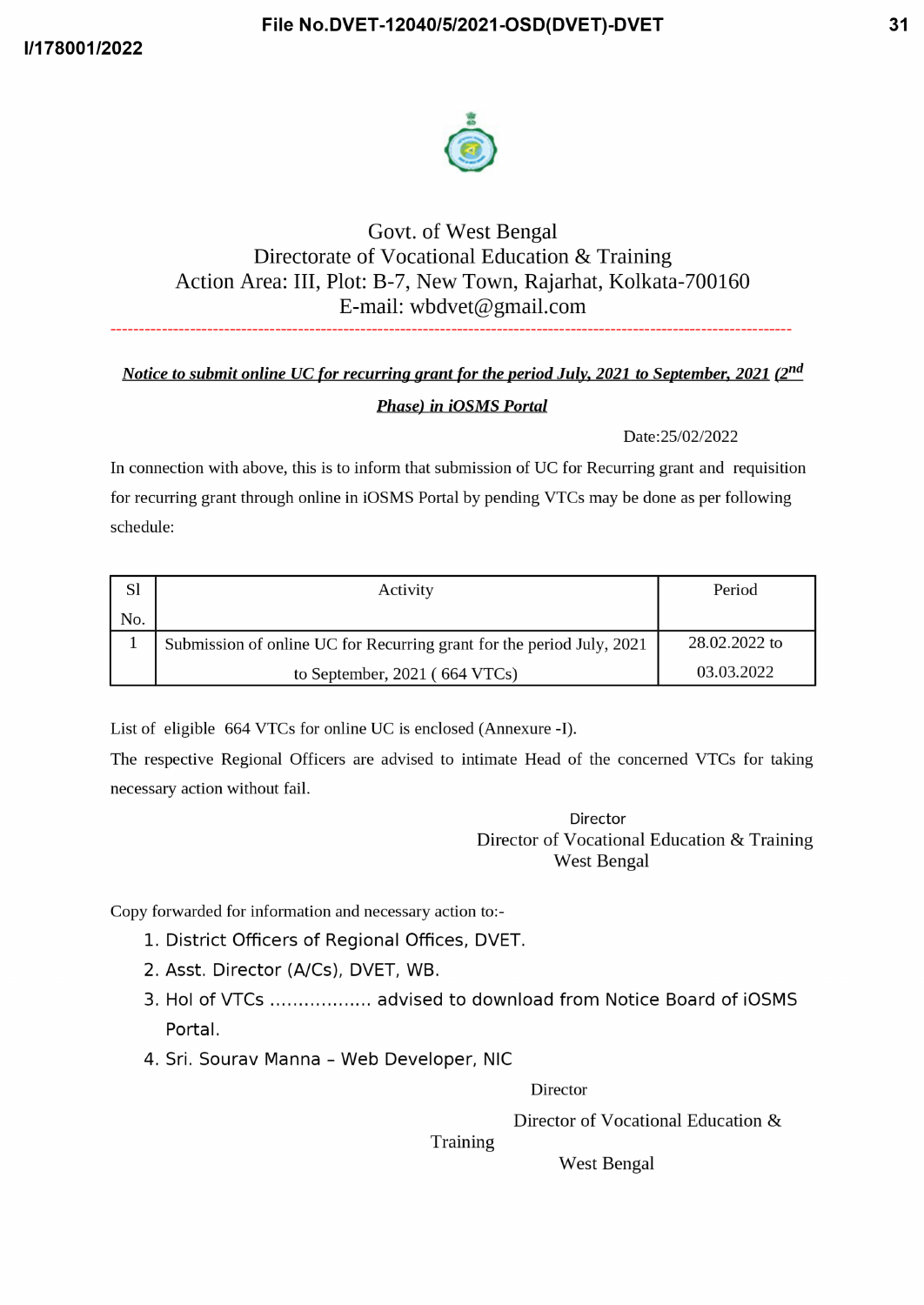*List of pending 664 VTCs not submitted UC July, 2021 to September, 2021* 

| SL.    | <b>VTC</b>  | SL. | <b>VTC</b>  | SL. | <b>VTC</b>  | SL. | <b>VTC</b>  | SL. | <b>VTC</b>  | SL. | <b>VTC</b>  | SL. | <b>VTC</b>  |
|--------|-------------|-----|-------------|-----|-------------|-----|-------------|-----|-------------|-----|-------------|-----|-------------|
| NO.    | <b>CODE</b> | NO. | <b>CODE</b> | NO. | <b>CODE</b> | NO. | <b>CODE</b> | NO. | <b>CODE</b> | NO. | <b>CODE</b> | NO. | <b>CODE</b> |
| 1      | 32          | 47  | 1517        | 93  | 2062        | 139 | 3014        | 185 | 3147        | 231 | 3284        | 277 | 3519        |
| 2      | 48          | 48  | 1522        | 94  | 2068        | 140 | 3018        | 186 | 3148        | 232 | 3292        | 278 | 3520        |
| 3      | 80          | 49  | 1526        | 95  | 2072        | 141 | 3019        | 187 | 3157        | 233 | 3294        | 279 | 3522        |
| 4      | 1006        | 50  | 1528        | 96  | 2086        | 142 | 3023        | 188 | 3159        | 234 | 3298        | 280 | 3525        |
| 5      | 1010        | 51  | 1529        | 97  | 2091        | 143 | 3026        | 189 | 3160        | 235 | 3299        | 281 | 3527        |
| 6      | 1016        | 52  | 1534        | 98  | 2106        | 144 | 3028        | 190 | 3166        | 236 | 3308        | 282 | 3536        |
| $\tau$ | 1063        | 53  | 1544        | 99  | 2149        | 145 | 3033        | 191 | 3169        | 237 | 3323        | 283 | 3537        |
| $8\,$  | 1064        | 54  | 1552        | 100 | 2151        | 146 | 3036        | 192 | 3170        | 238 | 3328        | 284 | 3538        |
| 9      | 1069        | 55  | 1572        | 101 | 2167        | 147 | 3044        | 193 | 3171        | 239 | 3334        | 285 | 3543        |
| 10     | 1072        | 56  | 1582        | 102 | 2168        | 148 | 3046        | 194 | 3175        | 240 | 3336        | 286 | 3546        |
| 11     | 1086        | 57  | 1589        | 103 | 2188        | 149 | 3047        | 195 | 3177        | 241 | 3342        | 287 | 3547        |
| 12     | 1090        | 58  | 1593        | 104 | 2198        | 150 | 3049        | 196 | 3178        | 242 | 3345        | 288 | 3551        |
| 13     | 1105        | 59  | 1613        | 105 | 2511        | 151 | 3051        | 197 | 3181        | 243 | 3352        | 289 | 3553        |
| 14     | 1117        | 60  | 1616        | 106 | 2513        | 152 | 3053        | 198 | 3182        | 244 | 3356        | 290 | 3554        |
| 15     | 1126        | 61  | 1620        | 107 | 2515        | 153 | 3055        | 199 | 3185        | 245 | 3359        | 291 | 3557        |
| 16     | 1134        | 62  | 1629        | 108 | 2525        | 154 | 3058        | 200 | 3190        | 246 | 3360        | 292 | 3561        |
| 17     | 1157        | 63  | 1633        | 109 | 2529        | 155 | 3066        | 201 | 3193        | 247 | 3363        | 293 | 3562        |
| 18     | 1158        | 64  | 1647        | 110 | 2535        | 156 | 3067        | 202 | 3196        | 248 | 3365        | 294 | 3563        |
| 19     | 1162        | 65  | 1648        | 111 | 2538        | 157 | 3068        | 203 | 3197        | 249 | 3366        | 295 | 3564        |
| 20     | 1175        | 66  | 1650        | 112 | 2539        | 158 | 3069        | 204 | 3199        | 250 | 3369        | 296 | 3565        |
| 21     | 1176        | 67  | 1654        | 113 | 2547        | 159 | 3073        | 205 | 3200        | 251 | 3370        | 297 | 3566        |
| 22     | 1189        | 68  | 1667        | 114 | 2549        | 160 | 3078        | 206 | 3206        | 252 | 3379        | 298 | 3574        |
| 23     | 1197        | 69  | 1671        | 115 | 2561        | 161 | 3079        | 207 | 3209        | 253 | 3380        | 299 | 3575        |
| 24     | 1207        | 70  | 1695        | 116 | 2564        | 162 | 3082        | 208 | 3211        | 254 | 3385        | 300 | 3577        |
| 25     | 1208        | 71  | 1723        | 117 | 2583        | 163 | 3085        | 209 | 3213        | 255 | 3392        | 301 | 3578        |
| 26     | 1230        | 72  | 1727        | 118 | 2587        | 164 | 3088        | 210 | 3214        | 256 | 3402        | 302 | 3579        |
| 27     | 1237        | 73  | 1729        | 119 | 2588        | 165 | 3089        | 211 | 3218        | 257 | 3403        | 303 | 3582        |
| 28     | 1241        | 74  | 1739        | 120 | 2592        | 166 | 3091        | 212 | 3222        | 258 | 3407        | 304 | 3583        |
| 29     | 1263        | 75  | 1741        | 121 | 2593        | 167 | 3095        | 213 | 3228        | 259 | 3419        | 305 | 3586        |
| 30     | 1270        | 76  | 1750        | 122 | 2594        | 168 | 3097        | 214 | 3231        | 260 | 3422        | 306 | 3587        |
| 31     | 1277        | 77  | 1772        | 123 | 2606        | 169 | 3098        | 215 | 3234        | 261 | 3424        | 307 | 3588        |
| 32     | 1295        | 78  | 1773        | 124 | 2611        | 170 | 3099        | 216 | 3241        | 262 | 3433        | 308 | 3591        |
| 33     | 1296        | 79  | 1775        | 125 | 2612        | 171 | 3101        | 217 | 3243        | 263 | 3438        | 309 | 3594        |
| 34     | 1311        | 80  | 1797        | 126 | 2625        | 172 | 3104        | 218 | 3245        | 264 | 3440        | 310 | 3595        |
| 35     | 1317        | 81  | 1806        | 127 | 2644        | 173 | 3107        | 219 | 3246        | 265 | 3443        | 311 | 3596        |
| 36     | 1322        | 82  | 1811        | 128 | 2652        | 174 | 3108        | 220 | 3247        | 266 | 3444        | 312 | 3597        |
| 37     | 1329        | 83  | 1814        | 129 | 2660        | 175 | 3112        | 221 | 3251        | 267 | 3449        | 313 | 3599        |
| 38     | 1330        | 84  | 1823        | 130 | 2662        | 176 | 3124        | 222 | 3252        | 268 | 3450        | 314 | 3604        |
| 39     | 1343        | 85  | 1826        | 131 | 2676        | 177 | 3125        | 223 | 3254        | 269 | 3452        | 315 | 3607        |
| 40     | 1348        | 86  | 1827        | 132 | 2695        | 178 | 3128        | 224 | 3256        | 270 | 3459        | 316 | 3608        |
| 41     | 1349        | 87  | 1850        | 133 | 2698        | 179 | 3133        | 225 | 3261        | 271 | 3501        | 317 | 3611        |
| 42     | 1376        | 88  | 1851        | 134 | 2704        | 180 | 3135        | 226 | 3263        | 272 | 3504        | 318 | 3618        |
| 43     | 1378        | 89  | 2011        | 135 | 2713        | 181 | 3143        | 227 | 3271        | 273 | 3506        | 319 | 3620        |
| 44     | 1382        | 90  | 2020        | 136 | 3003        | 182 | 3144        | 228 | 3274        | 274 | 3507        | 320 | 3621        |
| 45     | 1503        | 91  | 2040        | 137 | 3004        | 183 | 3145        | 229 | 3275        | 275 | 3512        | 321 | 3622        |
| 46     | 1516        | 92  | 2044        | 138 | 3008        | 184 | 3146        | 230 | 3277        | 276 | 3518        | 322 | 3623        |
|        |             |     |             |     |             |     |             |     |             |     |             |     |             |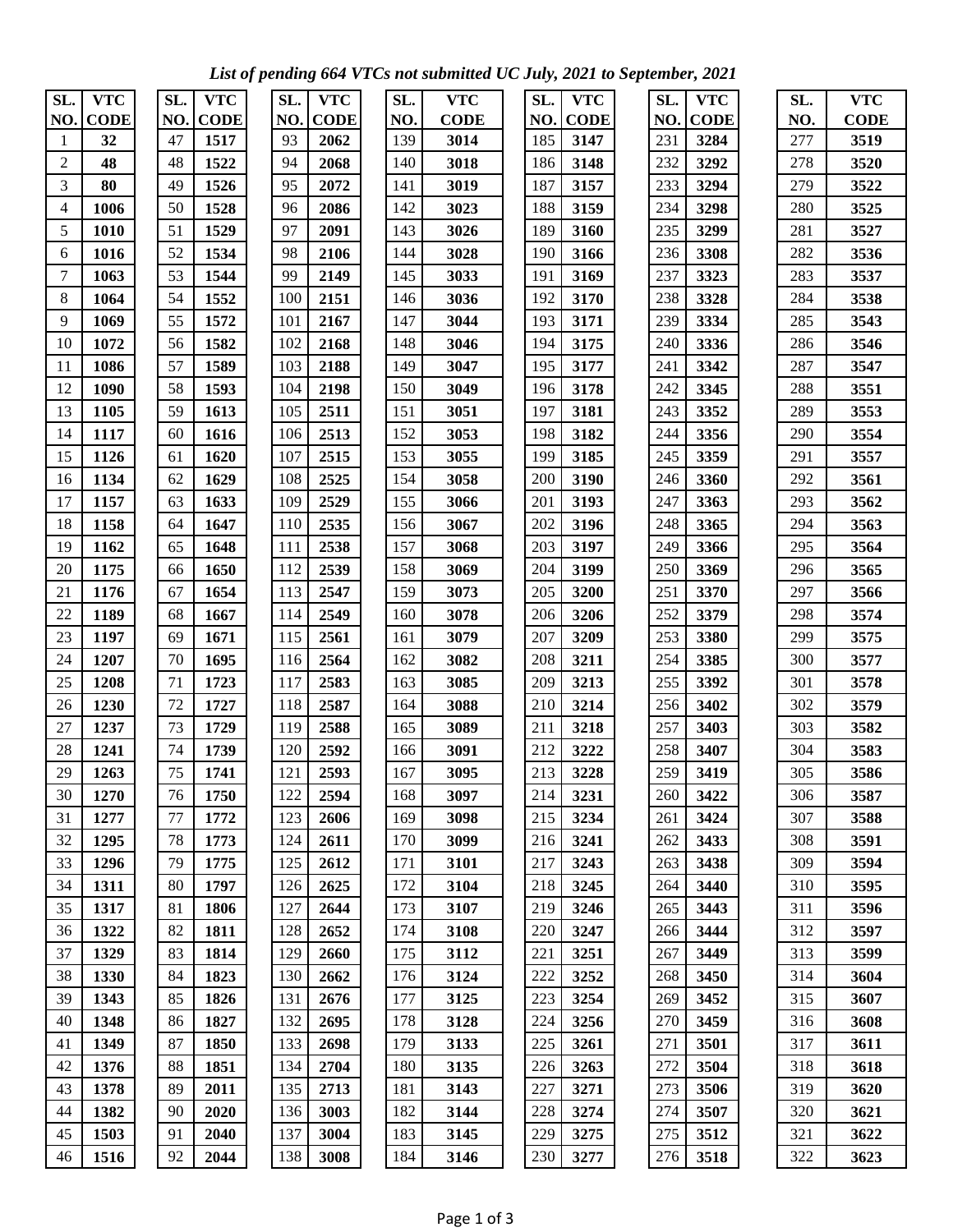| SL. | <b>VTC</b>  | SL. | <b>VTC</b>  | SL. | <b>VTC</b>  | SL. | <b>VTC</b>  | SL. | <b>VTC</b>  | SL. | <b>VTC</b>  | SL. | <b>VTC</b>  |
|-----|-------------|-----|-------------|-----|-------------|-----|-------------|-----|-------------|-----|-------------|-----|-------------|
| NO. | <b>CODE</b> | NO. | <b>CODE</b> | NO. | <b>CODE</b> | NO. | <b>CODE</b> | NO. | <b>CODE</b> | NO. | <b>CODE</b> | NO. | <b>CODE</b> |
| 323 | 3628        | 370 | 3813        | 417 | 5027        | 464 | 5521        | 511 | 6256        | 558 | 6847        | 605 | 8271        |
| 324 | 3632        | 371 | 3821        | 418 | 5028        | 465 | 5525        | 512 | 6261        | 559 | 6851        | 606 | 8274        |
| 325 | 3637        | 372 | 3824        | 419 | 5030        | 466 | 5530        | 513 | 6263        | 560 | 6853        | 607 | 8276        |
| 326 | 3638        | 373 | 3833        | 420 | 5032        | 467 | 5545        | 514 | 6268        | 561 | 6854        | 608 | 8279        |
| 327 | 3645        | 374 | 3834        | 421 | 5033        | 468 | 5593        | 515 | 6269        | 562 | 6855        | 609 | 8282        |
| 328 | 3654        | 375 | 3837        | 422 | 5035        | 469 | 5594        | 516 | 6270        | 563 | 6862        | 610 | 8284        |
| 329 | 3658        | 376 | 3840        | 423 | 5036        | 470 | 5602        | 517 | 6277        | 564 | 6864        | 611 | 8302        |
| 330 | 3662        | 377 | 3843        | 424 | 5037        | 471 | 5607        | 518 | 6280        | 565 | 6865        | 612 | 8310        |
| 331 | 3663        | 378 | 3846        | 425 | 5038        | 472 | 5624        | 519 | 6292        | 566 | 6870        | 613 | 8313        |
| 332 | 3668        | 379 | 3856        | 426 | 5043        | 473 | 5658        | 520 | 6293        | 567 | 6874        | 614 | 8315        |
| 333 | 3670        | 380 | 3863        | 427 | 5046        | 474 | 5659        | 521 | 6297        | 568 | 6875        | 615 | 8320        |
| 334 | 3672        | 381 | 4004        | 428 | 5048        | 475 | 5662        | 522 | 6298        | 569 | 6880        | 616 | 8321        |
| 335 | 3678        | 382 | 4016        | 429 | 5050        | 476 | 6002        | 523 | 6299        | 570 | 6888        | 617 | 8325        |
| 336 | 3682        | 383 | 4032        | 430 | 5051        | 477 | 6003        | 524 | 6301        | 571 | 6890        | 618 | 8327        |
| 337 | 3688        | 384 | 4037        | 431 | 5065        | 478 | 6006        | 525 | 6316        | 572 | 6899        | 619 | 8333        |
| 338 | 3690        | 385 | 4038        | 432 | 5070        | 479 | 6008        | 526 | 6329        | 573 | 6902        | 620 | 8334        |
| 339 | 3692        | 386 | 4050        | 433 | 5072        | 480 | 6015        | 527 | 6331        | 574 | 6903        | 621 | 8338        |
| 340 | 3694        | 387 | 4054        | 434 | 5074        | 481 | 6019        | 528 | 6336        | 575 | 6906        | 622 | 8339        |
| 341 | 3697        | 388 | 4061        | 435 | 5077        | 482 | 6034        | 529 | 6338        | 576 | 6907        | 623 | 8343        |
| 342 | 3705        | 389 | 4072        | 436 | 5081        | 483 | 6036        | 530 | 6339        | 577 | 6910        | 624 | 8344        |
| 343 | 3707        | 390 | 4073        | 437 | 5097        | 484 | 6051        | 531 | 6347        | 578 | 6916        | 625 | 8346        |
| 344 | 3712        | 391 | 4078        | 438 | 5098        | 485 | 6057        | 532 | 6353        | 579 | 6918        | 626 | 8347        |
| 345 | 3714        | 392 | 4082        | 439 | 5099        | 486 | 6060        | 533 | 6355        | 580 | 6924        | 627 | 8356        |
| 346 | 3716        | 393 | 4084        | 440 | 5109        | 487 | 6061        | 534 | 6362        | 581 | 6930        | 628 | 8501        |
| 347 | 3718        | 394 | 4088        | 441 | 5118        | 488 | 6065        | 535 | 6370        | 582 | 6933        | 629 | 8508        |
| 348 | 3725        | 395 | 4096        | 442 | 5120        | 489 | 6072        | 536 | 6378        | 583 | 6937        | 630 | 8514        |
| 349 | 3730        | 396 | 4099        | 443 | 5124        | 490 | 6080        | 537 | 6389        | 584 | 6938        | 631 | 8515        |
| 350 | 3738        | 397 | 4123        | 444 | 5125        | 491 | 6103        | 538 | 6391        | 585 | 6939        | 632 | 8517        |
| 351 | 3744        | 398 | 4136        | 445 | 5126        | 492 | 6109        | 539 | 6403        | 586 | 6943        | 633 | 8520        |
| 352 | 3748        | 399 | 4152        | 446 | 5128        | 493 | 6110        | 540 | 6412        | 587 | 6944        | 634 | 8522        |
| 353 | 3750        | 400 | 4156        | 447 | 5139        | 494 | 6111        | 541 | 6418        | 588 | 6945        | 635 | 8523        |
| 354 | 3751        | 401 | 4170        | 448 | 5141        | 495 | 6113        | 542 | 6422        | 589 | 6946        | 636 | 8524        |
| 355 | 3758        | 402 | 4173        | 449 | 5142        | 496 | 6114        | 543 | 6428        | 590 | 7758        | 637 | 8527        |
| 356 | 3759        | 403 | 4188        | 450 | 5143        | 497 | 6127        | 544 | 6432        | 591 | 7774        | 638 | 8530        |
| 357 | 3765        | 404 | 4206        | 451 | 5144        | 498 | 6128        | 545 | 6440        | 592 | 7777        | 639 | 8534        |
| 358 | 3769        | 405 | 4220        | 452 | 5154        | 499 | 6140        | 546 | 6759        | 593 | 7779        | 640 | 8535        |
| 359 | 3773        | 406 | 4222        | 453 | 5158        | 500 | 6148        | 547 | 6766        | 594 | 7790        | 641 | 8537        |
| 360 | 3779        | 407 | 4224        | 454 | 5161        | 501 | 6159        | 548 | 6786        | 595 | 7802        | 642 | 8538        |
| 361 | 3782        | 408 | 4244        | 455 | 5164        | 502 | 6165        | 549 | 6801        | 596 | 7821        | 643 | 8543        |
| 362 | 3788        | 409 | 5001        | 456 | 5166        | 503 | 6166        | 550 | 6806        | 597 | 7829        | 644 | 8544        |
| 363 | 3789        | 410 | 5006        | 457 | 5174        | 504 | 6169        | 551 | 6807        | 598 | 7839        | 645 | 8555        |
| 364 | 3790        | 411 | 5011        | 458 | 5182        | 505 | 6185        | 552 | 6815        | 599 | 7846        | 646 | 8557        |
| 365 | 3797        | 412 | 5012        | 459 | 5190        | 506 | 6188        | 553 | 6818        | 600 | 7880        | 647 | 8560        |
| 366 | 3805        | 413 | 5013        | 460 | 5192        | 507 | 6197        | 554 | 6820        | 601 | 7903        | 648 | 8561        |
| 367 | 3808        | 414 | 5017        | 461 | 5199        | 508 | 6206        | 555 | 6822        | 602 | 8258        | 649 | 8562        |
| 368 | 3809        | 415 | 5018        | 462 | 5501        | 509 | 6208        | 556 | 6823        | 603 | 8260        | 650 | 8563        |
| 369 | 3810        | 416 | 5023        | 463 | 5516        | 510 | 6210        | 557 | 6835        | 604 | 8269        | 651 | 8569        |